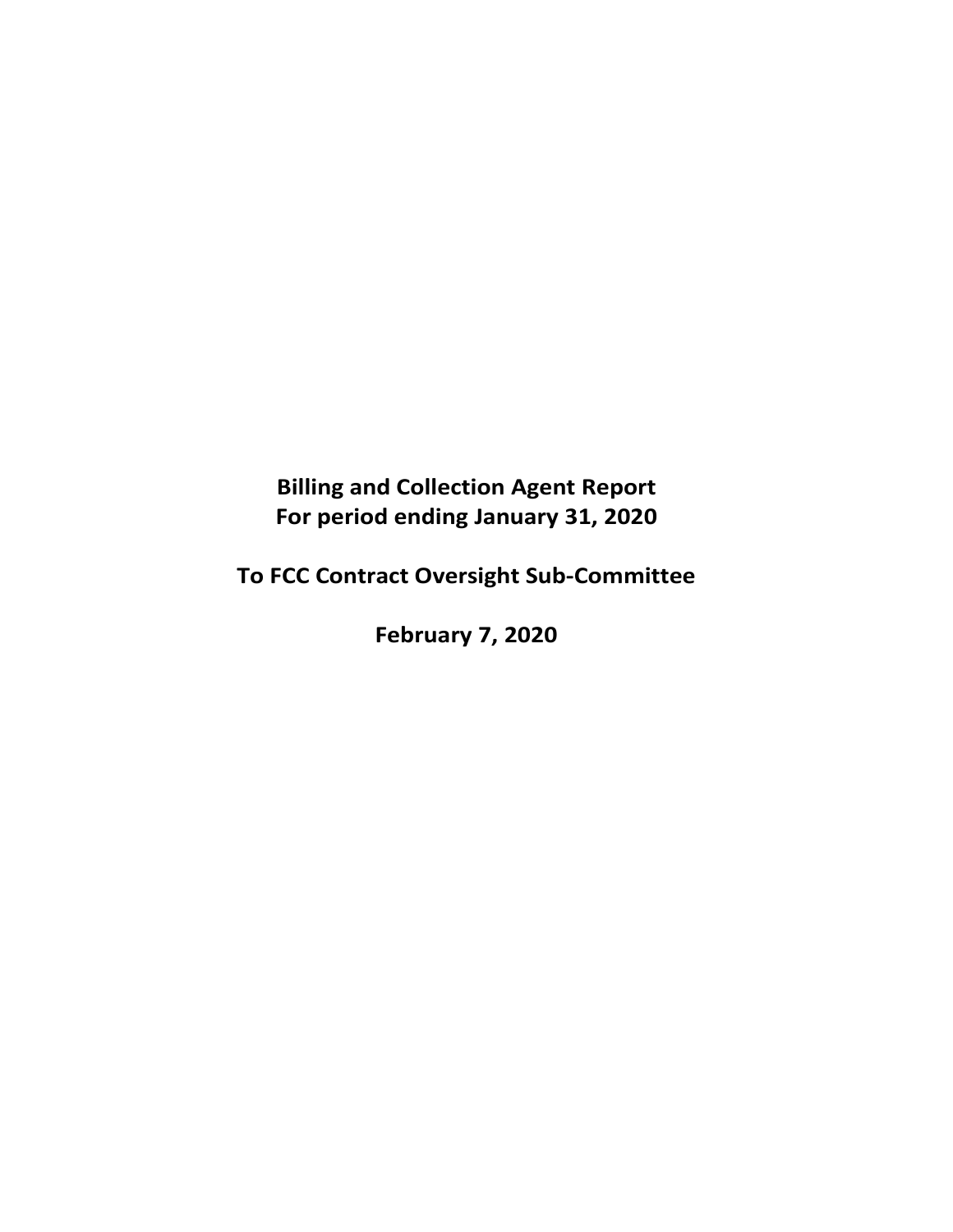# **NANPA FUND STATEMENT OF FINANCIAL POSITION January 31, 2020**

## **Assets**

| Cash in bank                                     |           | \$ | 7,525,058  |
|--------------------------------------------------|-----------|----|------------|
| Receivables                                      |           |    |            |
| <b>Receivable from US Carriers</b>               | 5,188     |    |            |
| Refunds due back to US Carriers                  | (41, 486) |    |            |
| Receivable from Canada                           |           |    |            |
| Receivable from Caribbean countries              | 3,655     |    |            |
| Receivables forwarded to Treasury for collection | 95,700    |    |            |
| Allowance for uncollectible accounts             | (97, 700) |    | (34, 643)  |
| <b>Total assets</b>                              |           |    | 7,490,415  |
| Less: Accrued liabilities                        |           |    |            |
| Welch LLP                                        | 28,400    |    |            |
| SOMOS - NANPA                                    | 240,833   |    |            |
| SOMOS - Pooling                                  | 314,585   |    |            |
| Data Collection Agent - USAC                     | 6,500     |    |            |
|                                                  |           |    | (590, 318) |
| <b>Fund balance</b>                              |           | S  | 6,900,097  |

There are approximately \$41,486 of credit balances included in the accounts receivable balance. Approximately 50% of this amount is mainly due to overpayments from carriers which cannot be refunded due to red light status. In December and January the billings resulted in approximately \$18,000 of credits being issued, mainly due to one carrier whose principal business activity status changed to not being required to fund NANP activities as one of the exempt business activities. Refund checks will be issued in February to those carriers who are not on Red Light status.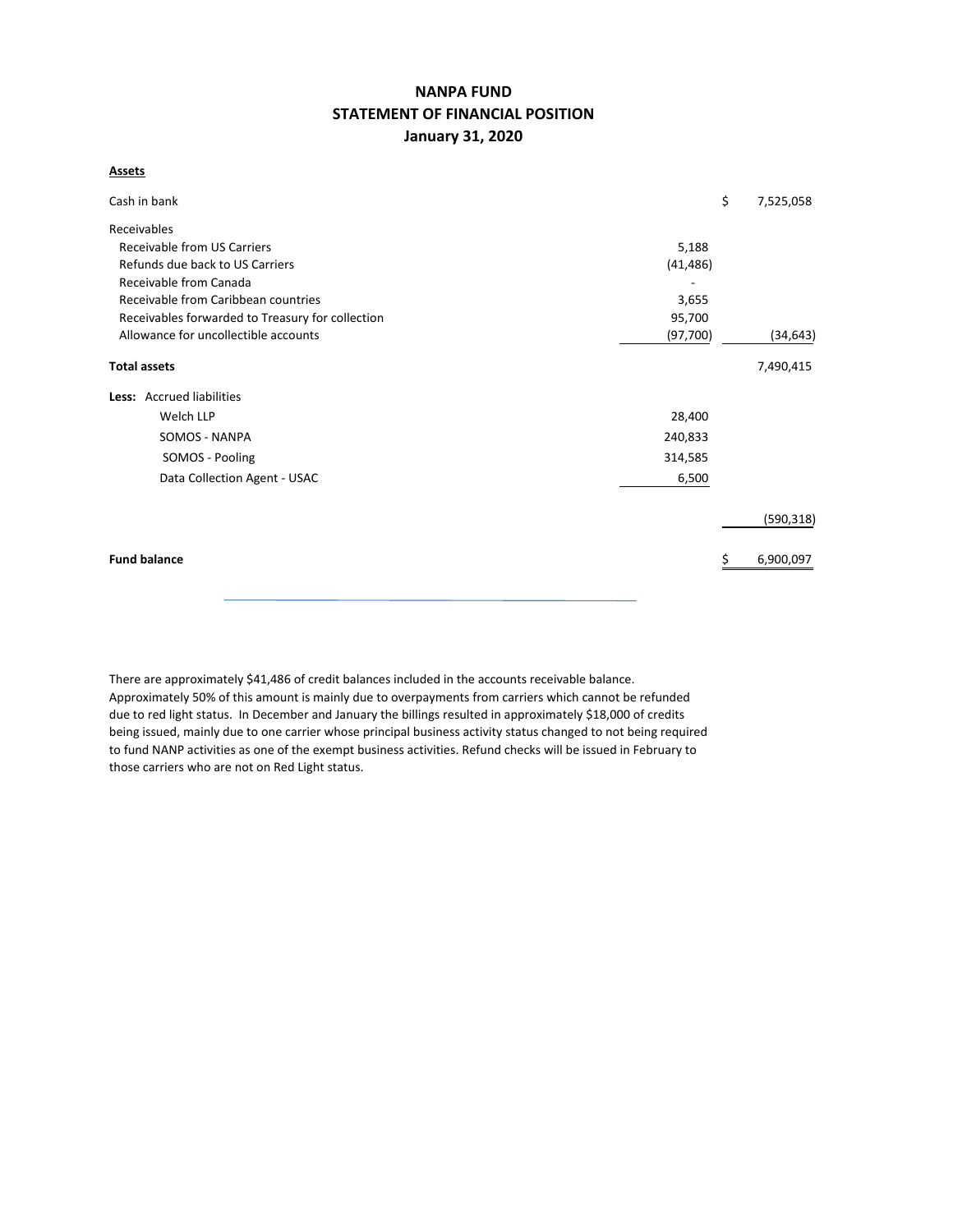### **NANP FUND STATEMENT OF CHANGES IN FUND BALANCE OCTOBER 2019 TO SEPTEMBER 2020**

|                                                                                  |        |                  |                   | Forecasted        |                  |                   |                  |                  |                   |                   |                  |                  |            | <b>Variance between</b> |                   |                        |
|----------------------------------------------------------------------------------|--------|------------------|-------------------|-------------------|------------------|-------------------|------------------|------------------|-------------------|-------------------|------------------|------------------|------------|-------------------------|-------------------|------------------------|
|                                                                                  |        |                  |                   |                   |                  |                   |                  |                  |                   |                   |                  |                  |            |                         |                   | forecasted results and |
|                                                                                  |        | Oct-19           | <b>Nov-19</b>     | <b>Dec-19</b>     | <b>Jan-20</b>    | Feb-20            | <b>Mar-20</b>    | Apr-20           | <b>May-20</b>     | <b>Jun-20</b>     | <b>Jul-20</b>    | <b>Aug-20</b>    | Sep-20     | <b>Total</b>            | <b>Budget</b>     | budget at Sept 30/20   |
| Revenue                                                                          |        |                  |                   |                   |                  |                   |                  |                  |                   |                   |                  |                  |            |                         |                   |                        |
| <b>International Contributions</b>                                               |        |                  |                   |                   |                  |                   |                  |                  |                   |                   |                  |                  |            |                         |                   |                        |
| Canada                                                                           | (1)    | 35,710           | 17,855            | 17,855            | 17,855           | 17,855            | 17,855           | 17,855           | 17,855            | 17,856            | 17,856           | 17,856           |            | 214,263                 | 214,263           |                        |
| Caribbean countries                                                              | (1)    | 43,355<br>79,065 | $\sim 10^{-1}$    | $\sim$            | $\sim$<br>17,855 | $\sim$            | $\sim$<br>17,855 | $\sim$<br>17,855 | $\sim 100$        | $\sim$            | $\sim$<br>17,856 | $\sim$<br>17,856 |            | 43,355<br>257,618       | 43,355<br>257,618 | $\sim$ $-$             |
| <b>Total International Contributions</b><br>Domestic Contributions - US carriers |        | 9,607,193        | 17,855<br>163,514 | 17,855<br>163,309 | 164,720          | 17,855<br>164,254 | 164,254          | 164,254          | 17,855<br>164,254 | 17,856<br>164,254 | 164,254          | 164,254          | $\sim$     |                         |                   |                        |
|                                                                                  | (1)    |                  |                   |                   |                  |                   |                  |                  |                   |                   |                  |                  | $\sim$     | 11,248,514              | 11,178,803        | 69,711                 |
| Late filing fees for Form 499A                                                   | (2)    | (2,600)          | (100)             | 900               | 600              | $\sim$            | $\sim$           | $\sim$           | $\sim$ $-$        | $\sim$            | $\sim$           | $\sim$           | 80,000     | 78,800                  | 80,000            | (1, 200)               |
| Interest income                                                                  | (3)    | 7,270            | 7,028             | 6,843             | 5,644            | 2,500             | 2,500            | 2,500            | 2,500             | 2,500             | 2,500            | 2,500            | 2,500      | 46,785                  | 30,000            | 16,785                 |
| <b>Total revenue</b>                                                             |        | 9,690,928        | 188,297           | 188,907           | 188,819          | 184,609           | 184,609          | 184,609          | 184,609           | 184,610           | 184,610          | 184,610          | 82,500     | 11,631,717              | 11,546,421        | 85,296                 |
| <b>Expenses</b>                                                                  |        |                  |                   |                   |                  |                   |                  |                  |                   |                   |                  |                  |            |                         |                   |                        |
| <b>NANPA Administration - Somos</b>                                              | (4)(a) | 240,833          | 240,833           | 242,060           | 240,833          | 243,333           | 243,333          | 243,333          | 243,333           | 243,333           | 243,333          | 243,333          | 243,333    | 2,911,223               | 2,919,996         | 8,773                  |
| <b>NANPA Administration - transition costs</b>                                   | (4)(b) | $\sim$ $\sim$    | $\sim$            | $\sim$            | $\sim$           |                   |                  |                  |                   |                   |                  | 240,833          | 240,833    | 481,666                 | 481,666           |                        |
| NANPA Administration - Change Order A                                            | (4)(c) | $\sim$           | 12,360            | $\sim$            | $\sim$           |                   |                  |                  |                   |                   |                  |                  |            | 12,360                  |                   | (12, 360)              |
| 1K Block Pooling - Somos                                                         | (5)(a) | 314,585          | 314,585           | 325,192           | 314,585          | 319,585           | 319,585          | 319,585          | 319,585           | 319,585           | 319,585          | 319,585          | 319,585    | 3,825,627               | 3,835,020         | 9,393                  |
| 1K Block Pooling - Transition Costs                                              | (5)(b) | $\sim$           | $\sim$            | $\sim$            | $\sim$           |                   |                  |                  |                   |                   |                  | 314,585          | 314,585    | 629,170                 | 629,170           |                        |
| 1K Block Pooling - Change Order A                                                | (5)(c) | $\sim$           | 59,217            | $\sim$            | $\sim$           |                   |                  |                  |                   |                   |                  |                  |            | 59,217                  |                   | (59, 217)              |
| <b>Billing and Collection</b>                                                    |        |                  |                   |                   |                  |                   |                  |                  |                   |                   |                  |                  |            |                         |                   |                        |
| Welch LLP                                                                        | (6)    | 28,400           | 28,400            | 28,400            | 28,400           | 28,400            | 28,400           | 28,400           | 28,400            | 28,400            | 28,400           | 28,400           | 28,400     | 340,800                 | 340,800           |                        |
| <b>Data Collection Agent</b>                                                     | (7)    | 6,178            | 6,159             | 6,158             | 6,252            | 6,500             | 6,500            | 6,500            | 6,500             | 6,500             | 6,500            | 6,500            | 6,500      | 76,747                  | 78,000            | 1,253                  |
| <b>Annual Operations Audit</b>                                                   | (8)    | $\sim$           | $\sim$            | 49,000            | $\sim$           | $\sim$ $\sim$     | $\sim$           | $\sim$           | $\sim$ $-$        | $\sim$ $-$        | $\sim$           |                  | $\sim$     | 49,000                  | 49,000            |                        |
| <b>Bank Charges</b>                                                              | (9)    | 5,073            | 10,356            | 2,506             | 2,290            | 3,167             | 3,167            | 3,167            | 3,167             | 3,166             | 3,166            | 3,166            | 3,166      | 45,557                  | 38,000            | (7, 557)               |
| Carrier Audits                                                                   | (10)   | $\sim$           | $\sim$            | $\sim$            | $\sim$           | 200,000           | $\sim$ $-$       | $\sim$           | $\sim$            | $\sim$            | $\sim$           | $\sim$           | $\sim$     | 200,000                 | 200,000           |                        |
| Bad debt expense                                                                 | (11)   | 15,680           | (17, 634)         | 4,095             | 3,388            | 3,333             | 3,333            | 3,333            | 3,333             | 3,333             | 3,333            | 3,333            | 3,333      | 32,193                  | 40,000            | 7,807                  |
| <b>Total expenses</b>                                                            |        | 610,749          | 654,276           | 657,411           | 595,748          | 804,318           | 604,318          | 604,318          | 604,318           | 604,317           | 604,317          | 1,159,735        | 1,159,735  | 8,663,560               | 8,611,652         | (51,908)               |
| Net revenue (expenses)                                                           |        | 9,080,179        | 465,979)          | 468,504) (        | 406,929)         | 619,709)          | 419,709)         | 419,709)         | 419,709)          | 419,707) (        | 419,707)         | 975,125) (       | 1,077,235) | 2,968,157               | 2,934,769         | 33,388                 |
| <b>Opening fund balance</b>                                                      |        | 838,670)         | 8,241,509         | 7,775,530         | 7,307,026        | 6,900,097         | 6,280,388        | 5,860,679        | 5,440,970         | 5,021,261         | 4,601,554        | 4,181,847        | 3,206,722  | 838,670)                | 934,769)          | 96,099                 |
| <b>Closing fund balance</b>                                                      |        | 8,241,509        | 7,775,530         | 7,307,026         | 6,900,097        | 6,280,388         | 5,860,679        | 5,440,970        | 5,021,261         | 4,601,554         | 4,181,847        | 3,206,722        | 2,129,487  | 2,129,487               | 2,000,000         | 129,487                |
|                                                                                  |        |                  |                   |                   |                  |                   |                  |                  |                   |                   |                  |                  |            |                         |                   |                        |
| Fund balance makeup:<br>Contingency                                              |        | 2,000,000        | 2,000,000         | 2,000,000         | 2,000,000        | 2,000,000         | 2,000,000        | 2,000,000        | 2,000,000         | 2,000,000         | 2,000,000        | 2,000,000        | 2,000,000  | 2,000,000               | 2,000,000         |                        |
| Surplus (deficit)                                                                |        | 6,241,509        | 5,775,530         | 5,307,026         | 4,900,097        | 4,280,388         | 3,860,679        | 3,440,970        | 3,021,261         | 2,601,554         | 2,181,847        | 1,206,722        | 129,487    | 129,487                 |                   |                        |
|                                                                                  |        | 8,241,509        | 7,775,530         | 7,307,026         | 6.900.097        | 6.280.388         | 5,860,679        | 5,440,970        | 5,021,261         | 4,601,554         | 4,181,847        | 3,206,722        | 2,129,487  | 2,129,487               | 2,000,000         |                        |
|                                                                                  |        |                  |                   |                   |                  |                   |                  |                  |                   |                   |                  |                  |            |                         |                   |                        |

**(1)** The US carrier contributions for the period from October 2019 to September 2020 and the International contributions are based upon actual billings.

**(11)** The allowance covers all accounts considered potentially uncollectible at January 30, 2020.

#### **Assumptions: Reconciliation of actual to budget**

| (1) The US carrier contributions for the period from October 2019 to September 2020 and the International contributions are based upon actual billings.                                    | Budgeted fund balance at September 30, 2020 - contingency         | 2,000,000 |
|--------------------------------------------------------------------------------------------------------------------------------------------------------------------------------------------|-------------------------------------------------------------------|-----------|
| (2) These fees represent the \$100 late filing fee charged to those companies that do not file the Form 499A by the due date.                                                              | Increase in opening fund balance between budget period and actual | 96,099    |
| (3) Interest income is based on actual amounts received.                                                                                                                                   | Additional billings over estimate from budget                     | 69,711    |
| (4)(a) The NANPA Administration contract with Somos expires Oct 31/19. The contract was extended on the same terms for another 6 month period with two 3 month extension options.          | Late filing fees (reversal) for Form 499A                         | (1,200)   |
| (4)(b) This is an additional two months of Somos NANPA Administration transitional costs if a new administrator is awarded.                                                                | Underestimate of interest earned to date compared to budget       | 16,785    |
| (4)(c) Change Order to combine the Central Office Code Assignment Guidelines and Thousands Block Administration Guidelines into one document                                               | Somos - NANPA Administration - adjustment to actual from budget   | 8,773     |
| (5)(a)The 1K Block Pooling Administration contract with Somos expire Oct 31/19. The contract was extended on the same terms for another 6 month period with two 3 month extension options. | Somos - Pooling - adjustment to actual from budget                | 9,393     |
| (5)(b) This is an additional two months of Somos 1K Block Pooling transitional costs if a new administrator is awarded as budgeted.                                                        | Somos - NANPA Administration Change Order A                       | (12, 360) |
| (5)(c) Change Order to combine the Central Office Code Assignment Guidelines and Thousands Block Administration Guidelines into one document                                               | Somos - Pooling Change Order A                                    | (59, 217) |
| (6) The cost of B&C Agent is based on the contract with Welch LLP                                                                                                                          | Data Collection fees - Adjustment to actual from budget           | 1,253     |
| (7) The expense for the Data Collection Agent is based on an allocation of costs by USAC.                                                                                                  | Bad debts - Adjustment to actual from budget                      | 7,807     |
| (8) The expense for the annual operations audit performed by Ernst & Young LLP is based on the quote given.                                                                                | Carrier audits that will not be performed                         |           |
| (9) Bank fees are an expense to the Fund.                                                                                                                                                  | Bank fees - Variance between actual and budget                    | (7, 557)  |
| (10) The budget allows \$200,000 for carrier audits.                                                                                                                                       |                                                                   |           |
| (11) The allowance covers all accounts considered potentially uncollectible at January 30, 2020.                                                                                           | Forecasted fund balance at September 30, 2020                     | 2.129.487 |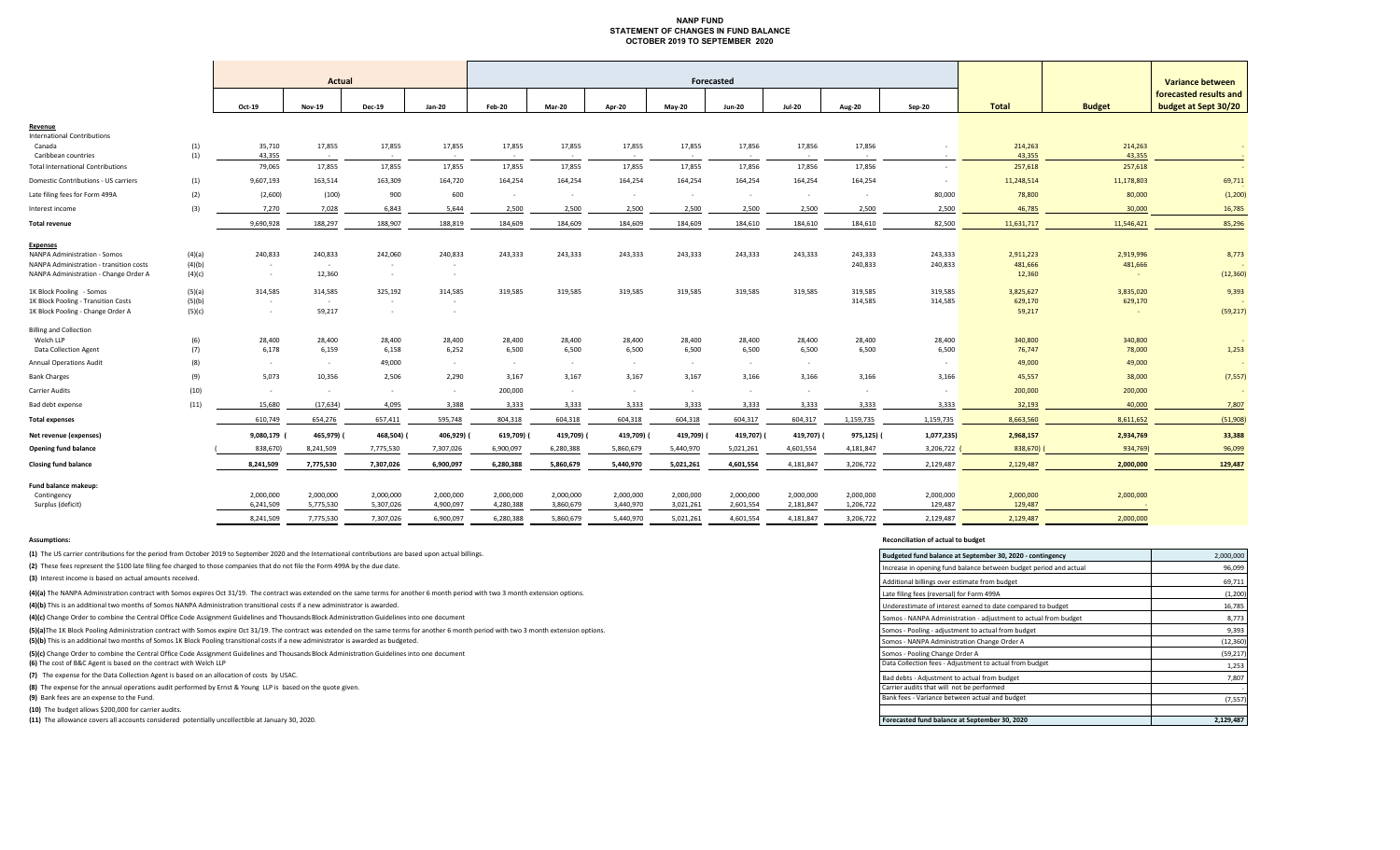# **Deliverables Report**

#### **Distributing invoices**

The monthly invoices for carriers were emailed/mailed on January 10th, as the 12th was on a weekend.

#### **Processing Payments**

Payment information from the lockbox service at Bank of America is downloaded on a daily basis. The deposit information is recorded daily.

#### **Late/Absent Payments**

Demand notices and statements of account were emailed/mailed on January  $13'$  to all carriers with overdue balances. A total of 23 demand notices and statements of account were sent out. This is significantly lower than the prior month as outstanding amounts from the 2019 annual billings were sent to Treasury for collections on January 9th, 2020.

#### **FCC Red Light Notices**

At a minimum, an updated red light report is posted to the FCC server for processing once a week. When required, additional updates are posted.

### **Helpdesk Queries**

All queries are directed to a helpdesk voicemail inbox or email inbox. The details of the query are documented in an MS Access database including the date, Filer ID, nature of query, name of person making the request, who responded to the query and the resolution date. In January 20 calls and 49 emails were received which is slightly higher than in the prior year. Most queries are about requesting copies of invoices, how to make changes to their email billing address, notification about closing their business, asking what the invoice was for or asking how to make a payment.

#### **Staffing Changes**

There have been no changes to staffing this month.

#### **Contract Renewals**

The Billing and Collection Agent contract was awarded to Welch LLP in April 2018. The contract is for a 5-year period from May 1, 2018 to April 30, 2023.

The initial contract with Somos for the NANPA Administration and 1K Pooling contracts covered the period from November 1, 2018 to October 31, 2019. The contracts was extended for an additional 6 months with two 3 month extension options under the same terms.

#### **Status of Audits**

**FCC Audit:** The FCC audit is completed for fiscal 2019.

**Independent Audit:** The independent audit by Ernst & Young LLP of the financial statements and specified procedures commenced in November. The financial statement audit report was issued December 13, 2019. The specified procedures audit report was issued January 13, 2020.

**IPERIA:** A kick-off meeting was held in November with the FCC and the auditors. Documentation requested by the auditors in December with a due date of December 23, 2019 was submitted December 16, 2019. Ongoing biweekly meetings attended as required.

#### **Deliverable Reports Submission Dates**

**Monthly SSF 224 repor**t - submitted February 4, 2020 **Quarterly Report on Fund Performance and Statement of Financial Positio**n - submitted January 8, 2020 **Quarterly Crosswalk reporting package** - submitted January 8, 2020 **Treasury Report on Receivables** - submitted January 17, 2020 **December COSC report** - submitted January 9, 2020

#### **Accounts Receivable**

In January we received \$328.50 from Treasury for debts collected.

At the end of January there are 444 out of the 6040 invoices issued in September still outstanding, representing \$52,077.29. Payment for these invoices was due October 15, 2019. Invoices still unpaid at January 9th, 2020 were sent to Treasury for collections. The number of invoices outstanding is less than in the prior year at the same date (at January 31, 2019 there were 664 invoices outstanding totalling \$65,637).